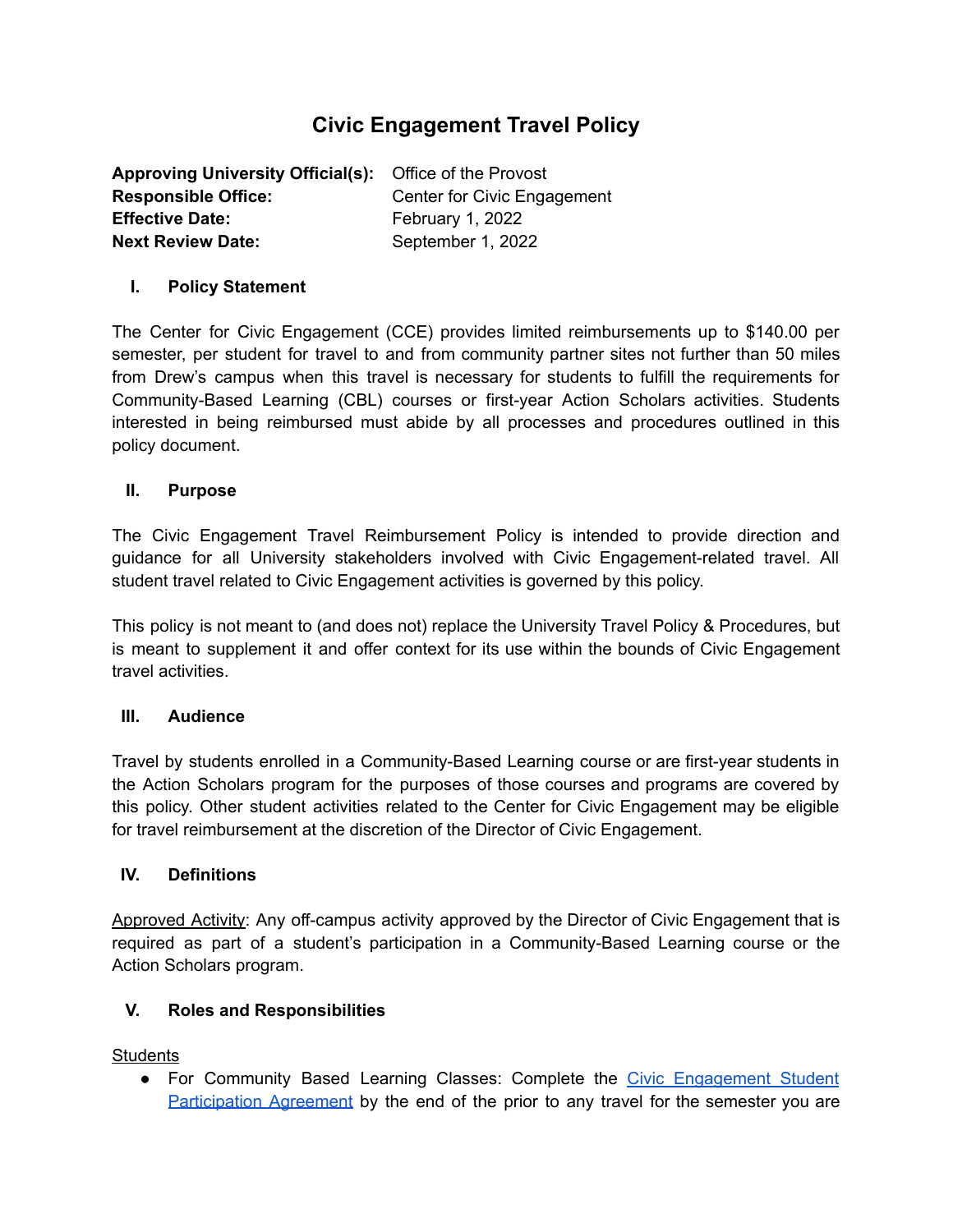enrolled. Students will not be reimbursed for any travel if a Student Participation Agreement is not on file.

- Maintain an accurate record of any expenses, including receipts, for any travel done as part of your participation in an approved activity.
- Submit a Civic Engagement [Reimbursement](http://drew.edu/civic-engagement/wp-content/uploads/sites/92/2022/02/Student-Travel-Reimbursement-Form-2022.xlsx) Form, along with any receipts, by the last day of final exams to the Launch Program Operations Manager.

# Center for Civic Engagement Staff

- Provide overall policy direction and aid in implementation as required..
- Communicate policy changes to stakeholders listed in this section and to the University community as required and appropriate.
- Manage Uber for Business Travel Programs for approved travel by Community-Based Learning and Action Scholars students.

## CBL or Action Scholars Course Faculty

● Communicate policy regarding student travel and reimbursement to students as part of the introduction to the Civic Engagement course.

## Launch Program Operations Manager

- Process the reimbursements of Action Scholars and Community-Based Learning students.
- Communicate any changes in University policy or procedures related to student reimbursements to Civic Engagement staff.

# **VI. Procedures**

## Personal Vehicle Usage

Students participating in an approved activity sponsored by the Center for Civic Engagement may be reimbursed for personal vehicle mileage at the rate set by Office of [Procurement](https://www.drew.edu/university-finance/about-us/procurement/travel-policy-and-procedures/) and [Payment](https://www.drew.edu/university-finance/about-us/procurement/travel-policy-and-procedures/) Services. This rate includes consideration of maintenance, repairs, tires, fuel, oil, insurance, license/registration fees, and depreciation. In offering this reimbursement rate, the University is supporting the cost of automobile insurance on the personal vehicle that is being used for business purposes, and so, the owner's privately owned insurance will be considered primary coverage. Tolls are separately reimbursable but must be accompanied by a receipt or other proof of payment (i.e. EZ Pass statement).

Students wishing to carpool to and from a placement site must complete a carpool waiver prior to beginning travel. Only the student driving the carpool is eligible for travel reimbursement; passengers must waive their right to separate reimbursement. Carpool drivers are responsible for the completing the Carpool Waiver Form, the Civic Engagement Reimbursement Form, and for managing and submitting all receipts.

Those looking to be reimbursed for personal vehicle mileage should submit a completed [Civic](http://drew.edu/civic-engagement/wp-content/uploads/sites/92/2022/02/Student-Travel-Reimbursement-Form-2022.xlsx) Engagement [Reimbursement](http://drew.edu/civic-engagement/wp-content/uploads/sites/92/2022/02/Student-Travel-Reimbursement-Form-2022.xlsx) Form and return it to the Launch Program Operations Manager.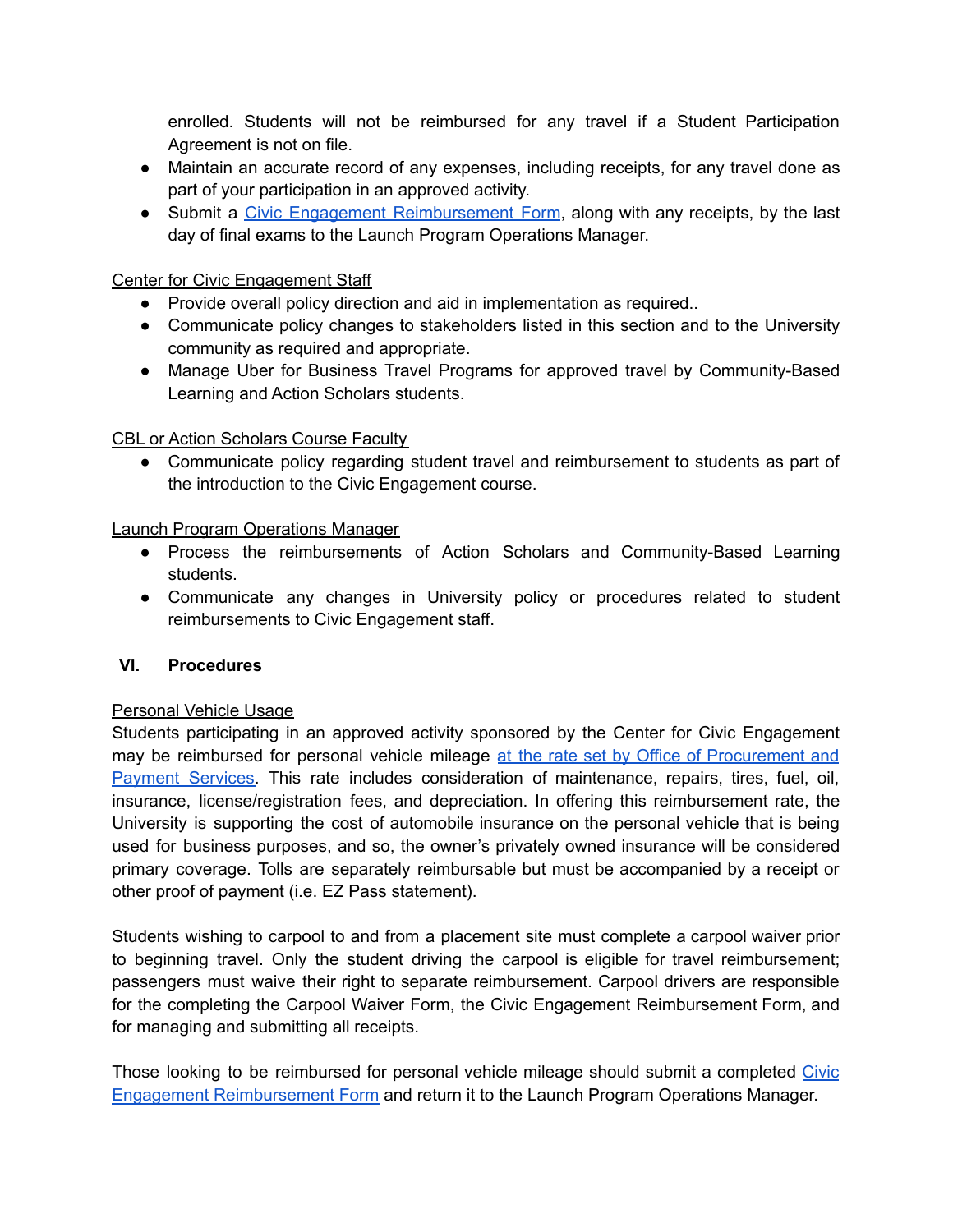## Public Transportation

Public transportation by bus or rail is encouraged where available and cost effective. Students utilizing public transportation must retain all receipts and include them along with a [Civic](http://drew.edu/civic-engagement/wp-content/uploads/sites/92/2022/02/Student-Travel-Reimbursement-Form-2022.xlsx) Engagement Student [Reimbursement](http://drew.edu/civic-engagement/wp-content/uploads/sites/92/2022/02/Student-Travel-Reimbursement-Form-2022.xlsx) Form for reimbursement.

# Rideshare Transportation via Uber for Business ONLY

Rideshare transportation can be used only for situations where other transportation options are not available or cost effective. The Center for Civic Engagement and Drew University partners with Uber for Business to provide rideshare transportation to and from community sites throughout the academic year. Uber service is billed to the Center and does not require up-front payment by students. Students must utilize their personal Uber account, which will be linked to their class's Travel Program within Uber for Business.

Each student will be responsible for ensuring that the trip limits and travel allowance (\$140 per student per semester per class maximum) is not exceeded. Travel Allowances are calculated to ensure coverage of travel costs ONLY if students travel in a group. If these limits are exceeded, the student's personal Uber account will be charged for the excess amount.

Students may only use this service for pick up and drop off from Drew University.

Rideshare transportation must be requested using the Uber app. Guidelines can be found here at Travel Forms | Drew [University](https://drew.edu/civic-engagement/about-us/travel-forms/).

Unapproved rideshare transportation will not be reimbursed, except in the case of emergency or with prior written approval from the Assistant Director for the Center for Civic Engagement. We understand that exceptional circumstances may arise for individual students that cannot be accommodated within the stated policy. The Center for Civic Engagement staff will do their best to address such circumstances on a case by case basis. Any requests for accommodations must be sent from the course instructor to the Assistant Director.

## Deadlines for Reimbursement

Any reimbursement requests must be submitted to the Launch Program Operations Manager prior to the last day of final exams in each semester. Reimbursement requests received after that date will not be processed.

## Method of Reimbursement

Reimbursements will be paid as checks mailed to an address provided by each student. Other payment options are not available.

## **VII. Related Information**

Forms and Agreements:

● Civic [Engagement](https://docs.google.com/forms/d/e/1FAIpQLScYY_iGJVDQ1_8hH98QJN23etPRuATpg4mnOg86xwetUJhusw/viewform) Student Participation Agreement